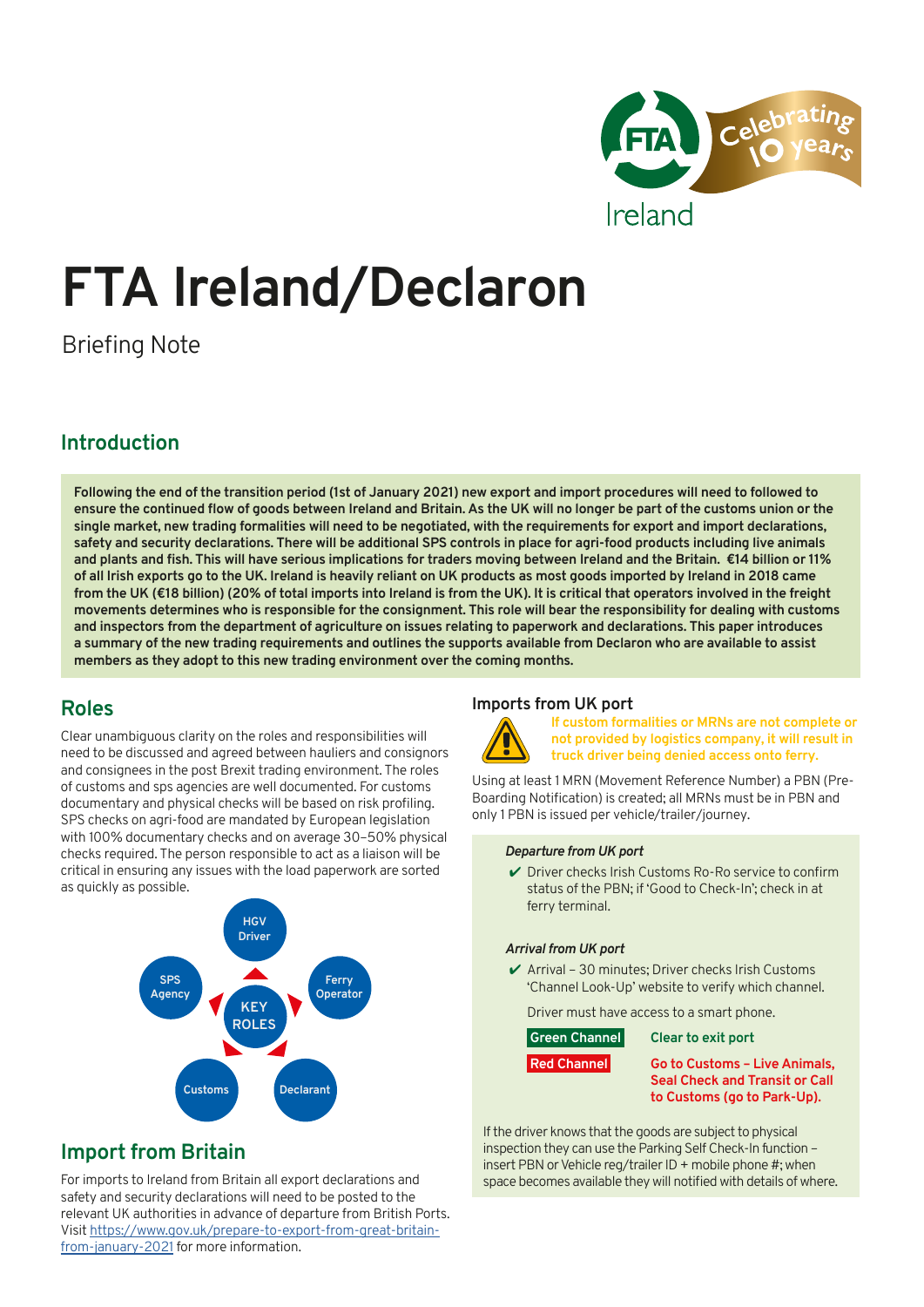## **Exporter**

## **Exports to the UK**



**All declarations must be pre-lodged to Revenue; if not it will result in truck driver being denied access onto ferry.**

- $\vee$  A SAD (Single Administrative Document) is created and submitted to Revenue by an EORI (Economic Operator Registration and Identification) operator.
- $\vee$  The driver has to submit SAD(s) to customs at export port, get then stamped and bring with him to import port at UK to complete the process.
- $\checkmark$  Using at least 1 MRN (Movement Reference Number) a PBN (Pre-Boarding Notification) is created; all MRNs must be in PBN and only 1 PBN is issued per vehicle/trailer/journey.



In preparation for the new trading environment, consider the following questions:

- Are you reliant on the Landbridge? What alternative routes/ options are there to get goods to the EU market post Brexit, road, sea and air?
- What nationality are your drivers? If they do not hold an Irish or UK passport, they may be subject to additional immigration checks.
- Have you and your colleagues attended customs training?
- Have you decided who will do your customs and safety and security declarations? See details of this service from Declaron overleaf
- Have you decided who is responsible for the considgnement? i.e. this person is responsible for dealing with customs and the SPS agency as necessary.
- Customs what new skills will be required for both the public and private sector and what support resources will be available for efficient integration?
- Skills shortage must have the Government and industry working together now to meet Brexit requirements.

*All links in the supply chain must work together to develop a dynamic and informed solution that will minimise the impact to their business and the inevitable requirement for more compliance requirements and additional customs procedures resulting in additional costs and time.*

## **FTAI partners with Declaron to help Hauliers**

## **ワDeclaron.**

Through our partnership with FTAI, Declaron are here to support you in providing customs clearance to your customers and your business.

If you are a haulier, it is likely now that Brexit is just around the corner that you are being asked by your customers to confirm whether you can provide customs clearance on loads moving between Ireland and The UK.

If you are moving your own goods you are facing a significant amount of new regulations and changes to ensure you can get through Customs.

Acting as a customs clearance agent and providing the supporting services is a highly specialised offering that involves:

- Providing the correct customs declarations to Revenue
- Interfacing with Revenue on errors and issues; and
- Representing customers in Revenue audits of loads and documentation (Orange and Red routings).

The customs declaration itself contains 54 items of information that need to be accurate or the company and/or its representative will be held liable and also potentially subject to fines and penalties.

This is not an area to be involved in without background expertise and training. and Customs typically requires at least 3 years' experience or a specialist qualification for many aspects of operating and managing the various Customs regimes eg AEO. We would advise this is good practice also for customs clearance agents.

As a result FTAI, Declaron and BDO have come together to support the freight transport industry in providing this service

We will work with you to:

- Set you and/or your customer up on our portal.
- Provide you with guidance through the customs clearance world.
- Lodge your customs clearance documents (formerly known as SADs).
- Ensure you are linked in to the clearance process so that you can prepare and populate PBNs as necessary.
- Are fully in the communication loop when arriving at ports.
- Have a means of contact, if you are orange or red routed.

We will be running a webinar specifically designed to walk you through this service. This will ensure you can continue to operate your business without risk from 1 January and still provide this essential service to your customers.

Please sign up through this link: [https://declaron.us2.list-manage.com/](https://declaron.us2.list-manage.com/subscribe?u=ff3578cb258c42c91df13385a&id=7321fe0a95) [subscribe?u=ff3578cb258c42c91df13385a&id=7321fe0a95](https://declaron.us2.list-manage.com/subscribe?u=ff3578cb258c42c91df13385a&id=7321fe0a95)